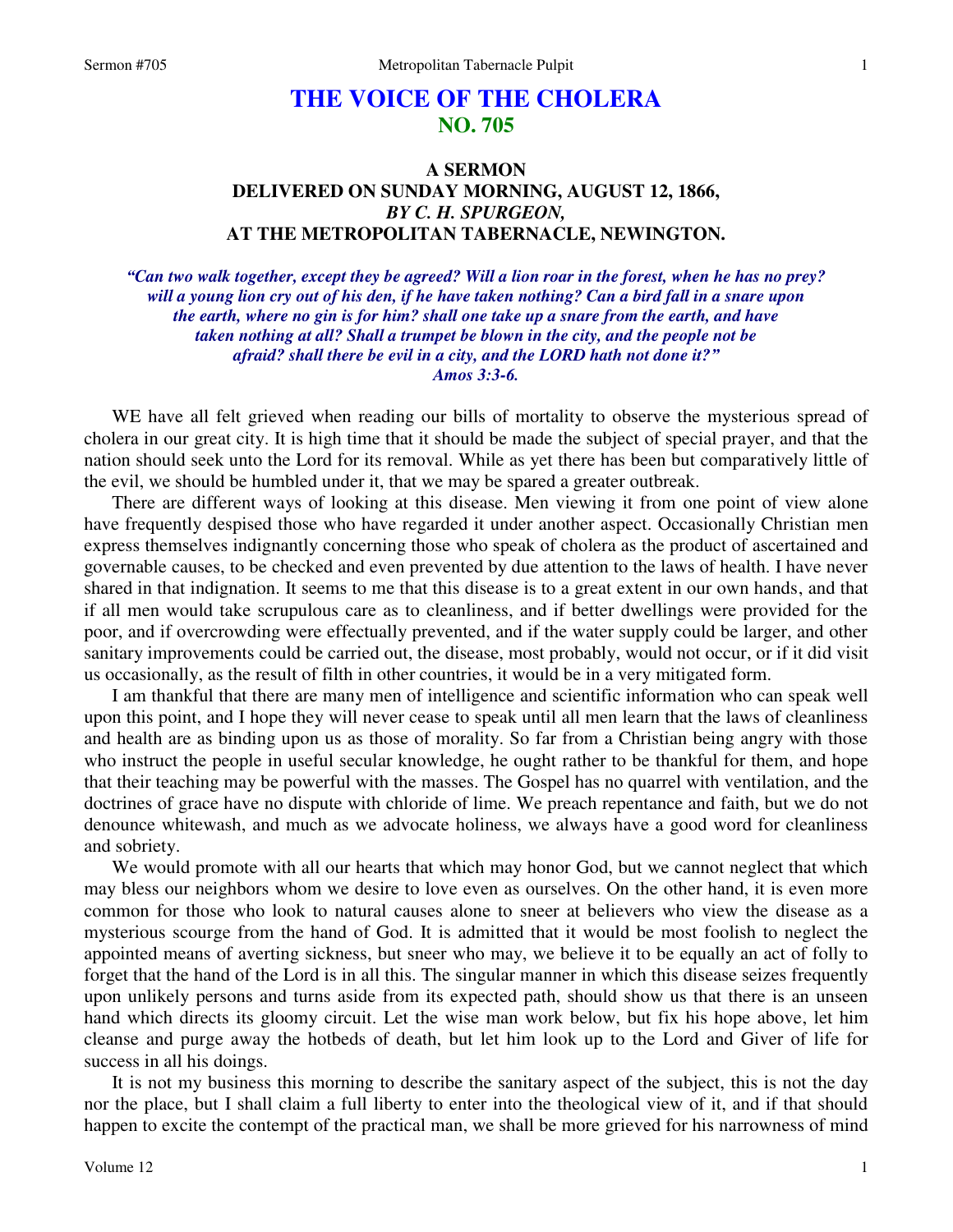than for his contempt of us. We do not despise him, but wish him Godspeed in his reforms, and he should not despise us, but recognize in us his true allies. We believe that God sends all pestilences, let them come how they may, and that He sends them with a purpose, let them be removed in whatever way they may, and we conceive that it is our business as ministers of God, to call the people's attention to God in the disease, and teach them the lesson which God would have them learn.

I am not among those, as you know, who believe that every affliction is a judgment upon the particular person to whom it occurs. We perceive that in this world the best of men often endure the most of suffering, and that the worst of men frequently escape, and therefore we do not believe in judgments to particular persons except in extraordinary cases, but we do nevertheless very firmly believe that there are national judgments, and that national sins provoke national chastisements.

As to individuals, their punishment or reward is reserved for the next state, but nations will not exist in the next world, there is no such thing as a judgment of nations, as such, at the last great day, that will be the judgment of individuals one by one. The trial and punishment of nations takes place in this state, and it is here that we are to look for the judgment of God upon national sin. Upon the present visitation as a national chastisement we shall speak this morning, and I shall not detain you with further preface, but conduct you at once to the questions of the text.

**I.** THE FIRST QUESTION is a metaphor taken from the traveler, *"Can two walk together except they be agreed?*<sup>"</sup> which means, being interpreted, that it is no wonder if God does not continue to walk with a sinful people, that it is not to be expected that when a nation falls out with God, God should continue to bless it.

Two travelers have been walking together for some little time, but on a sudden they fall to angry words, and after a while one strikes the other and maltreats him. You cannot suppose that the person thus attacked will continue to walk with him who maliciously assaults him. They must part company. Now, when God walks with a nation, that nation prospers, but if that nation falls to words with God, quarrels with Him about His will and law, and rushes perversely into sinful courses nay, if there be some in it who would have no God at all, who do their best to extirpate His very name from the earth which He Himself has made, then we cannot expect that God should continue to walk with such offenders.

Brethren, let me ask you soberly, without fanaticism, to consider whether there has not been enough in England, and especially in this great city, to make God angry with us? Has there not been grievous disagreement between the dwellers in this city and God? Has there not been enough to make Him say, "I will walk no more with this people: I will chasten them sorely, and send heavy judgments upon them"?

We will not speak of those sins of this city which are common to all other places, but let me ask whether *the drunkenness* of England is not enough to provoke God to strike it with all His thunderbolts. If it be said that there is as much drunkenness elsewhere, I reply that possibly there may be places found which are quite as besotted, where the gin palace blazes with glaring light at every corner, and the gates through which drunkards reel to hell are opened at every turn—it may be so, but I must still hold that there is no other country where drunkenness is carried on to such an extent under so strong a protest, for drunkenness happens to be a sin against which not only the pulpit, the press, and the bench are continually exclaiming, but tens of thousands of earnest, indefatigable, courageous, self-denying men are both by their example and their teaching, denouncing this vice.

We certainly have no deficiency of protests against excess of drink, for there are few companies in which the most sweeping censures are not frequently heard. There is not a place throughout the world where drunkenness is so vehemently and abundantly cried down as in England, there is no place where there is established so strong a public sentiment against this degrading form of self-indulgence. There has been much done, not, I say, only by those who preach the Gospel, which lays the axe at the root of all sin, but also by those who dedicate their strength to the sawing off of this particular limb from the great tree of evil, so that this vice is known by every man to be a vice, and is no longer winked at as a venial offense.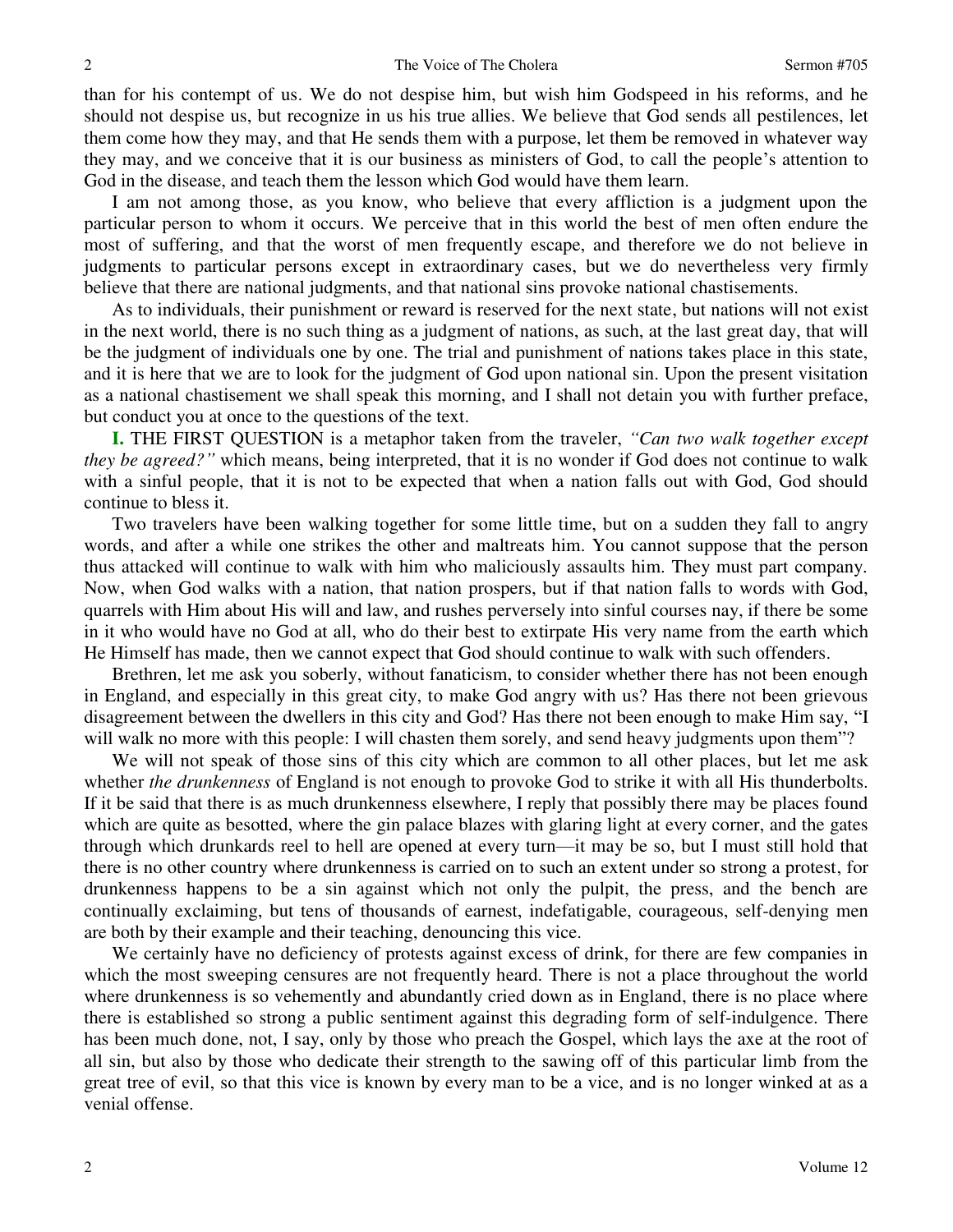It wears upon its front the damning mark, it is no longer misnamed conviviality, and excused as an amiable weakness. The public mind to a great extent is enlightened upon the subject of strong drink, and consequently this sin of drunkenness is more God-provoking in this country than in any other. There may be countries where there is just as much drunkenness, but none in which the protest is more clear and plain, and we all hold that sin is increased by the measure of light against which a man commits it, and that when an evil practice is by the common consent of mankind denounced and put down, it becomes the more atrocious on the part of those who still pursue it. Alas, alas! this drunken city may well expect that God should visit it.

Moreover, we know enough—and we do not wish to know more of the evil which the moon sees of *the debauchery* with which certain of the streets of our city are reeking. We thank God it has never come to such a pass in England, that we nationally recognize and systematically regulate lasciviousness, so that it may be indulged in with comparative impunity, but there can be no sort of doubt that amongst all classes and ranks of men there is enough of lewdness to bring down heaven's wrath upon our city. The sins of the flesh are sure to be visited ere long by that God who loathes iniquity, and in whose nostrils fornication is a stench.

He will not forever endure this abounding sin, for it is committed, be it remembered, in a country famous above all others for its love of home and its estimation of the joys which cluster around the family hearth. We have not the pestilential influence of a licentious court and a degraded public opinion, but this sin is carried on in the teeth of a general reverence for purity. Shall not God visit London for the sins which nightly pollute her streets, fester in gilded halls, and riots amid revelry and music? Like a terrible monster, the social evil drags our daughters down to destruction, and our young men to the gates of the grave, and while this lasts we need not wonder if God's health-giving providence should refuse to walk with us, for He cannot be agreed with a people who choose the way of filthiness.

*Constant neglect of the worship of God* is a sin for which London is peculiarly and pre-eminently guilty. In some of our country towns and villages, the accommodation in places of worship is even larger than the population, and I know places in England where there is scarcely a soul to be found at home at the hour of public worship—certainly not more than absolutely necessary to nurse the sick, care for the infants, and protect the doors, for the whole population turn out to attend a place of worship. But in London the habitual forsakers of public worship are probably in a large majority. It must be so, because we know that even if they wished to go, the provision of seat room is most lamentably short of what they would require, and yet, short as it is, there is not half so much want of churches and chapels in London as there is of inclination to go to either the one or the other.

The masses of our people regard not God, care not for the Lord Jesus, and have no thought about eternal things. This is a Christian city we sometimes say, but where shall be found more thorough heathens than we may find here? In Canton, Calcutta, or even Timbuktu, the people have at least a form of worship and a reverence for some idea of a god, but here tens of thousands make no pretense of religious worship. I protest unto you all that whereas you think Christianity to be well known in our streets and lanes, you only think so because you have not penetrated into their depths, for thick darkness covers the people. There are discoveries yet to be made in this city, that may make the hearts of Christendom melt for shame that we should have permitted such God-dishonoring ignorance, that in the very blaze of the sun, as we think our country to be, there should be black spots where Christian light has never penetrated.

O London! do you think that God's Sabbaths are forever to be forgotten, that the voice of the Gospel is to sound in your ears, and forever to be despised? Shall you forever turn your foot from God's house and despise the ministrations of His truth, and shall He not visit such a city as this? This dreaded cholera is but a gentle blow from His hand, but if it be not felt, and its lesson be not learned, there may come instead of this a pestilence which may reap the multitude as corn is reaped with the sickle, or He may permit us to be ravaged by a pestilence worse than the plague, I mean the pestilence of deadly, soul-

3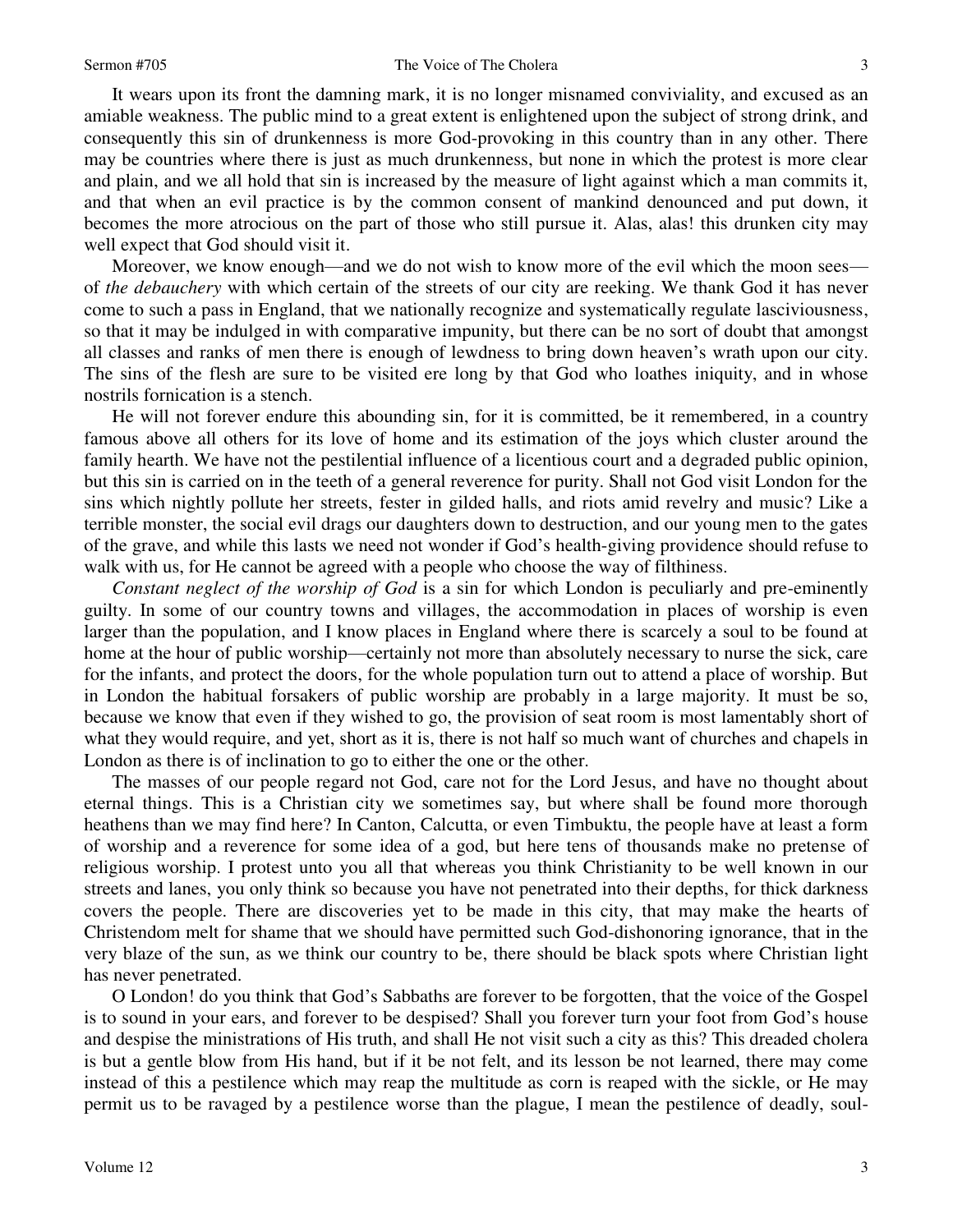destroying error. He may remove the candle of His Gospel out of its place, and may take away the bread of life from those who have despised it, and then, O great city! your doom is sealed!

Brethren, if there be any one thing which yet provokes God above all this, it is the fact that, *we have once again, as a nation, permitted downright Popery to claim to be our national religion.* Dark is the day, and dismal is the hour which sees the ancient superstitions defiling the houses which are at least nominally dedicated to the God of heaven. In our Established Church the Gospel is no longer dominant, albeit that a little band of good and faithful men still linger in it, and are like a handful of salt amid general putrefaction. We have no longer any right to speak of our national Protestant Church, it is not Protestant, it tolerates barefaced Popery, and swarms with worshippers of the god whom the baker bakes in the oven, and whom they bite with their teeth.

Not many streets from this building in which we are assembled, you may have your candles, and your incense, and your copes, and your albs, with all the other pomp and vanities of the detestable idolatry of Rome. That Romanism against which Latimer bore testimony at the stake has been suffered to hold its mummeries and practice its fantastic tricks in the name of this nation, until it counts its deluded admirers by tens of thousands. That monster, which stained Smithfield with gore and made it an ash heap for the martyrs of God, has come back to you, the old wolf that rent your fathers and tore their palpitating hearts out of their bosoms, you have suffered to come back into your house, and you are cherishing it, and feeding it with your children's meat.

Once again, the harlot of Babylon flaunts her finery in our faces almost without rebuke. Do not tell me it is not Popery, it is the selfsame Antichrist with which your fathers wrestled, and a man with but half his wits about him may see it to be so, and yet this land bears it, and rejoices in it, and crouches at the foot of a priest once more. Our great ones, our delicate women, and dainty lords, are once again the willing vassals of priestcraft and superstition, and amid all this, if any one speaks out, he is assailed as uncharitable, and abhorred as a troubler in Israel. Is it for nothing that God has favored this land with the Gospel? Must all her light be turned to darkness? Must all the gains of the valiant men of old be lost by the sloth and cowardice of this thoughtless generation?

In days of yore, men like Knox and Welch in Scotland, and Hugh Latimer, and John Bradford, fought like lions for the truth, and are we to yield like cowardly curs? Are the men of oak succeeded by the men of willow? The men who cried, "No Popery here!" now sleep within their sepulchers, and their descendants wear the yoke which their fathers scorned. Shall not God visit us for this?

I would that a voice of thunder could arouse this slumbering generation. I am for liberty of conscience for every man, I would have, by all manner of means, the Catholic as free to practice his religion as any one else, I would have religion left to its own native power for its support, and would allow no church to offer to God what it had taken from an unwilling people by the legalized robbery of a church-rate and tithe, but, above all things, if we must be doomed to have an Established Church, I pray God it may not forever be a den of superstition and the haunt of Papistical heresies. If the Church of England does not sweep Tractarianism out of her midst, it should be the daily prayer of every Christian man, that God would sweep her utterly away from this nation, for the old leprosy of Rome ought not to be sanctioned and supported by a land which has shed so much of her blood to be purged from it.

Can two walk together, then, except they be agreed? And as these things cannot be supposed to be agreeable to the mind and will of God, we cannot wonder if there should be a plague upon our cattle, and then a plague upon men, and if these should come sevenfold as heavy as they have ever come as yet.

**II.** THE SECOND QUESTION of the prophet is, *"Will a lion roar in the forest, when he has no prey? will a young lion cry out of his den if he have taken nothing?"*

Amos had observed that a lion does not roar without reason. By this question he brings forward the second truth, that *when God speaks it is not without a cause,* and especially when He speaks with a threatening voice. My brethren, our God is too gracious to send us this cholera without a motive, and He is moreover too wise, for we all know that judgments frequently repeated lose their force. It is like the cry of "Wolf," if there be no meaning in it, men disregard it. God therefore never multiplies judgments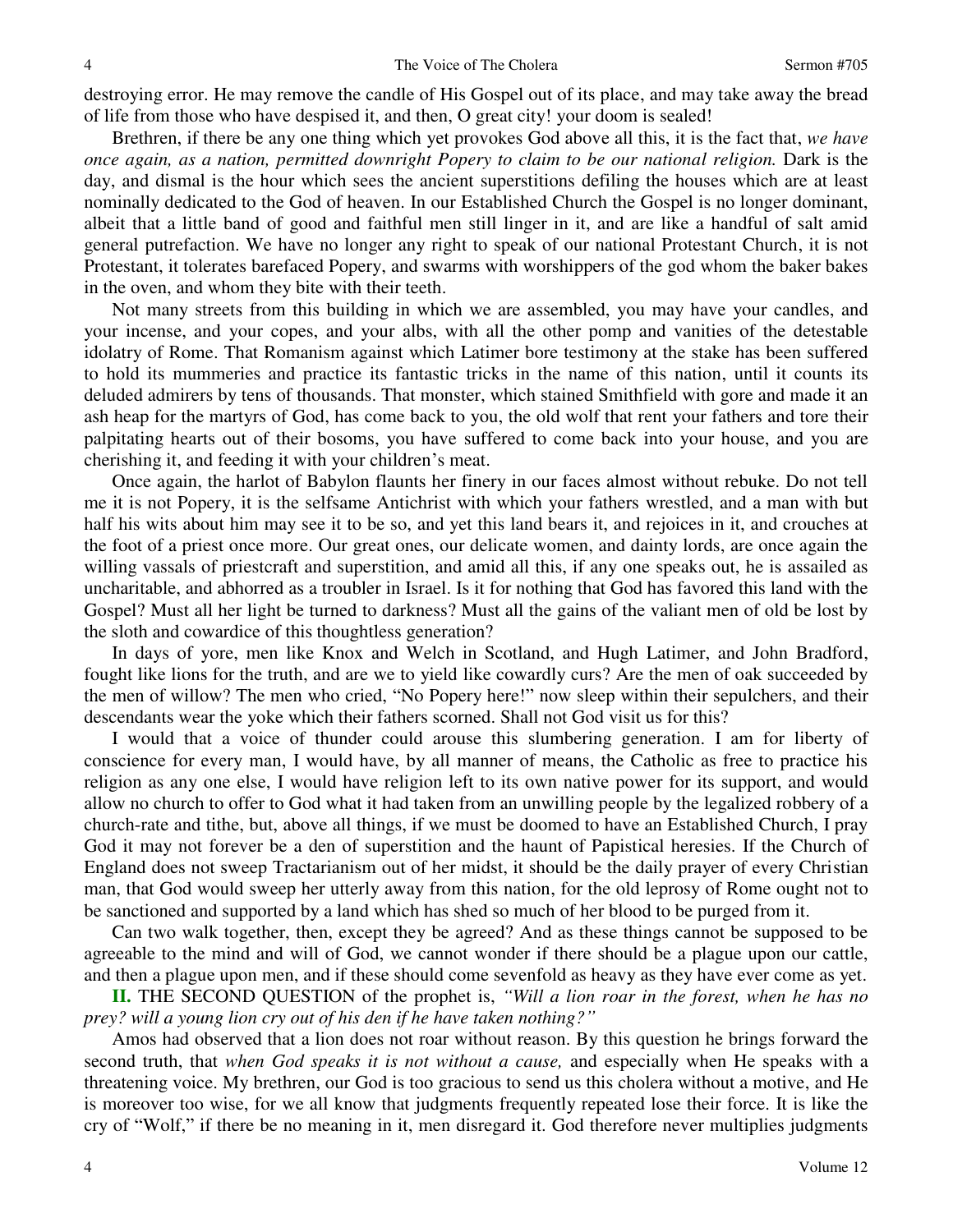unnecessarily. Besides, He is withal too great to trifle with men's lives. We heard of some twelve hundred or more who died in a week in London, but did we estimate the aggregate of personal pain couched in that number, the aggregate of sorrow brought to so many hundred families, the aggregate too of eternal interests which were involved in those sudden deaths? Time and eternity, both of them big with tremendous importance, were wrapped up, just so many times in those hundreds who fell beneath the mower's scythe. Think you the Lord does this for nothing? The great Lion of vengeance has not roared unless sin has provoked Him.

Since I have already indicated our great public sins, I should like to ask Christians present how far they have been concerned in them. You who profess to be people of God, and who recognize God's hand in this visitation, I ask you how far has justice found provocation in you? What have you had to do, professing Christians, with *the drunkenness* of this city? Are you sure that you are quite clear of it? Have you by your teaching and by your example shown men that the religion of Jesus is not consistent with drunkenness? Have you tried to put down this vice, or are you in some degree a fellow-criminal, an accomplice before or after the fact? Oh if you have been guilty, I pray you seek to be purged of this sin. You cannot wipe out all the national iniquity, but if each man reformed himself of this vice, by God's grace, this great evil would cease. Let each Christian look at home.

How far you professors of religion—how far are you clear in the matter of *sins of the flesh?* Has there never been any lightness of speech about these sins? When merriment has become uproarious upon impurity, have you never joined in such laughter? And what about *your* course of conversation? Have you always been free—I will not say from the grosser acts of sin—I scarcely like to ask you such a question, but have you been clear from everything that verged upon it? Have you heard ringing in your ears the precept, "Be you holy, for I am holy"? Has the Holy Spirit by His mighty grace kept you from indulging in unclean words and thoughts? Have you in any way fallen into lightness of talk and thought, and so helped to increase the flood of this evil? Oh, my brethren, who among us must not confess to some guilt, when we remember the Savior's words, "He that looks upon a woman to lust after her has committed adultery with her already in his heart"? Let us bow our heads in penitence, and seek to the God of all grace that He would not roar over this His prey, but be pleased to purge us from it that we may be clean in His presence.

And so with the other sins which we have indicated. Have we all borne our earnest, fervent protest against them? Have we been negligent of the house of God, or has our continual meeting for public worship cleared us of this? I think most of us are clear here, but I know there are some professors who neglect the assembling of themselves together, who spend their Sabbath occasionally, at any rate, where it ought not to be spent, and who thus by their lax example increase the general forgetfulness of God.

And as to this Anglican Popery—have we spoken out about that? Or do we lend it our direct or even indirect support? God grant that if we have not repudiated it we may do so, and holding the truth in the love and power of it may we come out of Babylon, lest we be partakers of her plagues in the day when God shall visit her in His wrath. Such, I think, was what Amos indicated by his second question.

**III.** THE THIRD QUESTION is this, *"Can a bird fall in a snare upon the earth where no gin is for him?"*

The first question was taken from travelers, the second from wild beasts, and the third from fowlers. You see the bird aloft in the sky, on a sudden it flies to the ground, and is taken in the net, now Amos says it would not be taken in the net unless a net had been designedly laid to catch it. It is taken because the snare was meant to take it, and Amos means to remind us that men do not die without a design on God's part. It is the same thought as before, but it is held up in another light. The bird is not taken in the net without the design of the fowler, and men do not fall into the net of death without an intent on God's part.

Death, with all which it involves on earth and in eternity, is not sent by God without a reason. Forever banished from the Christian's conversation be the word "chance." "It repents me greatly," says Augustine, "that I ever used that heathenish word *fortuna,"* for fortune or chance is a base heathenish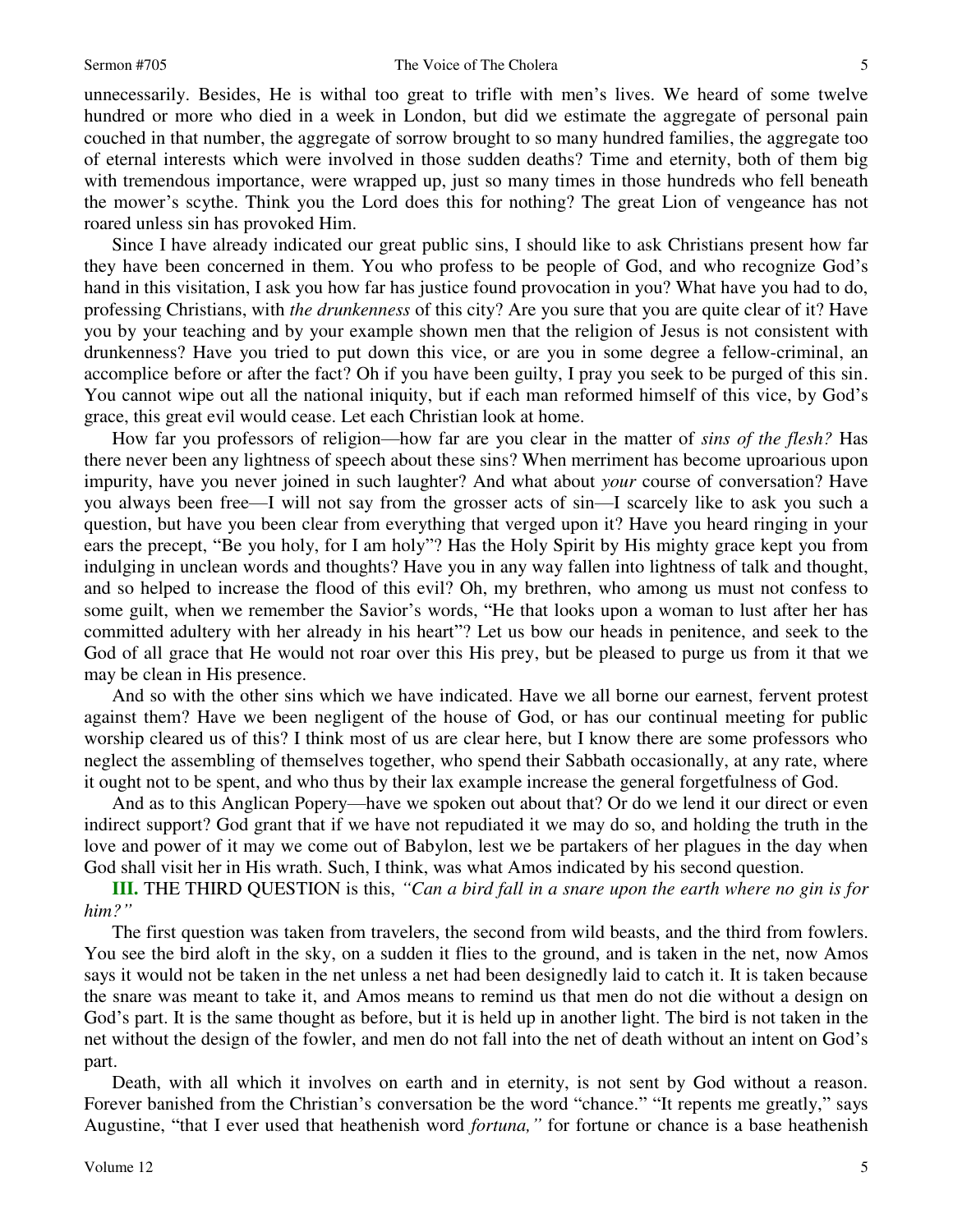invention. God rules and overrules all things, and He does nothing without a motive*.* Brethren, the falling of a sparrow to the earth is in the divine purpose, and answers an end. Every grain of dust that is whirled from the threshing floor is steered with as unerring a wisdom as the stars in their courses, and there is not a leaf that trembles in the autumn from the tree but is piloted by the plan and purpose of the Lord, as much as Arcturus and his sons.

Surely, then, in so great an event as death, involving, as we have already said, so much of pain to the person falling, so much of bereavement and sorrow to the families of those who are smitten, we cannot believe but what God has a purpose. The insatiable archer is not permitted to shoot his bolts at random—every arrow that flies bears this inscription, "I have a message from God for you." When God permits disease to walk through the streets at night, to stretch out his mighty but invisible hand, and take away here a child, and there a full-grown man, and consign to the grave those who might have otherwise long survived, you will not believe that the Lord commissioned so dread a messenger, without intending to answer some end by his errand. Let us conclude most surely that a purpose, consistent with the love and justice of God, lies hidden in the present harvest of death.

**IV.** Now follows a FOURTH QUESTION, *"Shall one take up a snare from the earth, and have taken nothing at all?* by which he means that the fowler does not remove the net until he has caught his bird, so that this fourth question implies, that inasmuch as God had a purpose in sending tribulation, we may expect that He will not remove it until that design is answered. Whatever God has to say to London, if it be heard at once He need not speak again, but if it be not heard the first time, there shall come a second voice, and yet another. The fowler takes not away his net unless some bird is caught, and God takes not away the trouble which He sends unless He has answered His design by it.

If you ask me what I think to be the design, I believe it to be this—to waken up our indifferent population, to make them remember that there is a God, to render them susceptible to the influences of the Gospel, to drive them to the house of prayer, to influence their minds to receive the Word, and moreover to startle Christians into energy and earnestness, that they may work while it is called today. My reason for selecting this subject at all was that I might be helpful in the hands of God the Holy Spirit to aid this great design, that you, dear friends, might hear at once God's voice, that so for you, at any rate, it might not be necessary that there should be a repetition of the judgment.

Brethren and sisters, you are acquainted with history, and you have reason to bless God, I am sure, in turning over its pages that we have, during the last half century, been spared many of those dreadful calamities which in former days occurred in this and other lands. Who can read the story of the plague of London without a shudder? And who can close the book without thankfulness that such a black death is unknown among us? Who has read of famines in this land without gratitude for the abundance of bread? Who can turn to the descriptions of the sack and pillage of cities under such armies as those conducted by Tilly, and other savage commanders, without thankfulness that we live in better days? Who can even read the story of the last campaign in Austria without thanking God that our country is an island and that so we are preserved from the horrors of war?

But it is much to be feared that a constant run of prosperity, perpetual peace and freedom from disease, may breed in our minds just what it has done in all human minds before, namely, security and pride, heathenism and forgetfulness of God. It is a most solemn fact that human nature can scarcely bear a long continuance of peace and health. It is almost necessary that we should be every now and then salted with affliction, lest we putrefy with sin. God grant we may have neither famine, nor sword, but as we have pestilence in a very slight degree, it becomes us to ask the Lord to bless it to the people that a tenderness of conscience may be apparent throughout the multitude, and they may recognize the hand of God.

Already I have been told by Christian brethren laboring in the east of London, that there is a greater willingness to listen to Gospel truth, and that if there is a religions service it is more acceptable to the people now than it was, for which I thank God as an indication that affliction is answering its purpose. There was, perhaps, no part of London more destitute of the means of grace, and of the desire to use the means, than that particular district where the plague has fallen, and if the Lord shall but make those teeming thousands anxious to hear the Gospel of Jesus, and teach them to trust in Him, then the design will be answered, and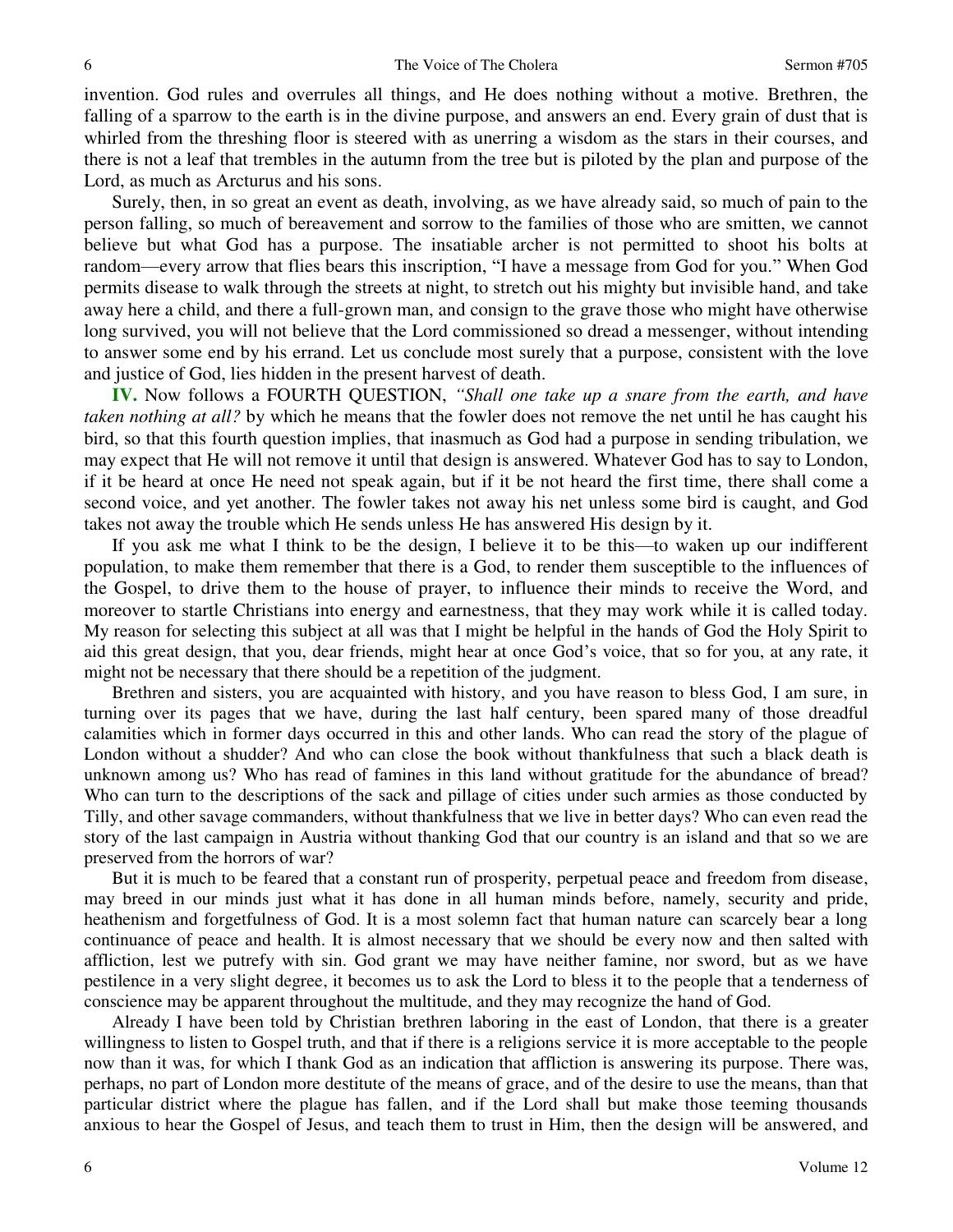without a doubt the great Fowler will gather up His net. May it be so, O Lord, for Your Son Jesus Christ's sake.

**V.** The questions have all worked to one point. We have seen that it is no wonder if disease should come, we have learned that it does not come without a cause, we have seen that when it does come there is a design, and that it will not be removed unless that design be answered, and now we are prepared to take the further step, raised by THE FIFTH QUESTION, namely, that an awakening should be the result. *"Shall the trumpet be blown in the city, and the people not be afraid?"*

In times of war in the olden times, there were men stationed upon watch towers, and when they saw the enemy coming the cornet was sounded, and the people rushed to arms. The sound of a trumpet was the warning of war. This cholera is like the sound of a trumpet. The voice of the Christian ministry is not heard. Those who go to listen to it do not all hear it, for they hear as though they heard not, while the great mass know nothing, and care less about the preacher's message. The ministry of London is not altogether powerless to those who attend it, but it is utterly without point or force to the dense mass who lie outside the house of God.

Disease, however, is a trumpet which must be heard. Its echoes reach the miserable garrets where the poor are crowded together, and have never heard nor cared for the name of Christ—*they* hear the sound, and as one after another dies, they tremble. In the darkest cellar in the most crowded haunt of vice, ay! and in the palaces of kings, in the halls of the rich and great, the sound finds an entrance and the cry is raised, "The death plague is come! The cholera is among us!" All men are compelled to hear the trumpet-voice—would to God they heard it to better purpose! Would to God all of us were aroused to a searching of heart, and, above all, led to fly to Christ Jesus, the great sacrifice for sin, and to find in Him a rescue from the greater plague, the wrath to come!

**VI.** The great end and design of God, then, it seems, is to arouse the city, and that arousing should follow from the fact declared in THE LAST QUESTION, *"Shall there be evil in a city, and the LORD hath not done it?"*

Here is not intended moral evil—*that* rests with man—but physical evil, the evil of pestilence or famine! Shall there be cholera in the city, and God hath not done it? My soul cowered down under the majesty of that question, as I read it, it seemed to stretch its black wings over my head, and had I not known them to be the wings of God, I should have been afraid. The text talked with me in this fashion—It is not the cholera which has slain these hundreds, the cholera was but the sword, the hand which scattered death is the hand of a greater than mere disease. *God Himself* is traversing London. God, with silent footsteps walks the hospitals, enters the chamber, strikes the wayfarer in the street, and chills the heart of the suppliant kneeling by his bed. God, the great Judge of all, at whose girdle swing the keys of death and hell, the mysterious one whose voice bids the pillars of heaven's starry roof to tremble, who made the stars, and can quench them at His will—it was none other than He who walked down our crowded courts, and entering our lanes and alleys called one after another the souls of men to their last account! *God is abroad!* 

There are times when God comes especially near to men. He is everywhere, and yet He is frequently described in Scripture as saying, "Let us go down, that we may see whether it be altogether according to the report thereof." God has come down, and is going through this city. Tread solemnly when you go to your business tomorrow morning; you walk the streets where God has walked. You who will go to the cemetery with your dead ones, I had almost said, Put off your shoes from off your feet, for the place whereon you stand is holy ground, for God is there! The last time this disease was here I had a pervading sense of the presence of God wherever I went. It seemed to me as if the veil between time and eternity were more transparent than usual. If anything ought to compel our attention to God's voice, it should be the remembrance that it is attended with God's presence, and if anything ought to make us feel His rod, it is the fact that it is not the rod that smites, but God Himself that uses the rod.

Leaving the text itself, I want to gather up my thoughts, as God shall help me, in a few earnest words. My dear hearers, I would speak as God's mouth to you as His Holy Spirit shall enable me. Is not the Lord speaking to all of us, both saints and sinners, and warning us to be agreed with Him? O you who are His blood-bought people, believers in Jesus, is there any sin that has parted you from communion with Christ?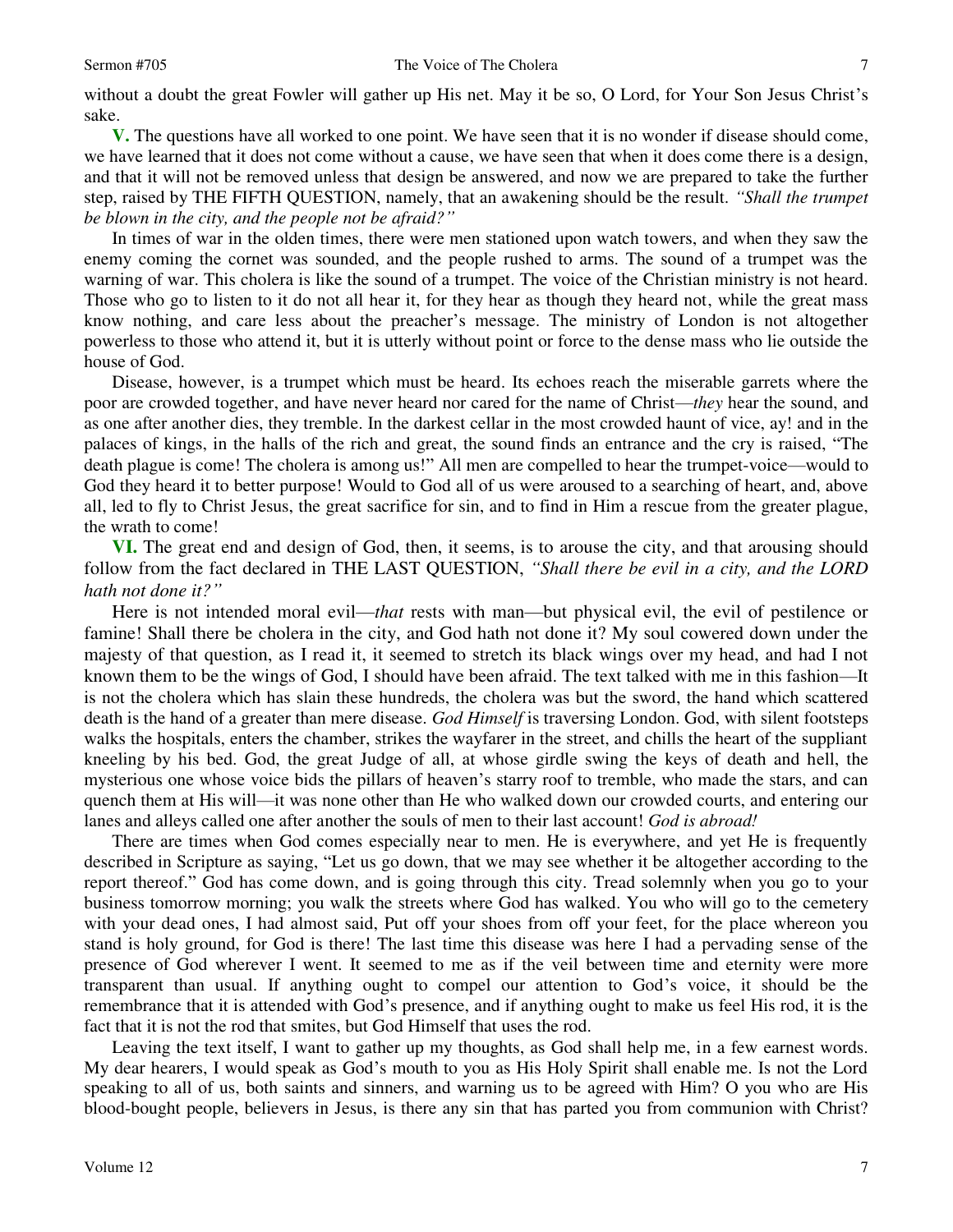Have you fallen into anything which has provoked the Spirit, so that His comforts are withdrawn? If so, by deep humility and earnest prayer, standing at the foot of the cross of the Lord Jesus, pray*—*

> *"Return, Thou heavenly Dove, return, Sweet messenger of rest; I hate the sins that made Thee mourn, And drove Thee from my breast."*

At all times it is well for the Christian to acquaint himself with God and be at peace, but especially just now. How can you help others, if you yourself have lost the sense of the love of God shed abroad in your heart? I know you are His, and He will never cast you away, but if you do not enjoy His presence you will be as weak as water.

And oh! those of you who are not His people, can you bear to be at disagreement with God? How can He walk with you? You ask His protection, but how can you expect it if you are not agreed with Him? Now, if two men walk together, there must be a place where they meet each other. Do you know where that is? It is at the cross. Sinner, if you trust in Jesus, God will meet you there. That is the place where true at-one-ment is made between God and sinners. If you go repentingly to Jesus, saying, "Have mercy upon my iniquity, wash me in Your blood," you shall be agreed with God, and then you may look forward to living or dying with equal delight, for if we live we shall walk with God on earth, and if we die we shall walk with God above.

Brethren, while the lion roars, should we not remove any evil which may have caused his anger to burn? Christian, search yourself now and purge out the old leaven. The head of the Jewish household, when the feast of unleavened bread draws nigh, not only puts away the loaves of bread ordinarily used in the household, but takes a candle and searches every part of the house, lest there should be even a crumb of leaven anywhere. He cleans it all out, that he may keep the feast not with leavened bread. Now, Christian, as this is God's visitation, ask for the candle of the Holy Spirit to discover any *little* sin. Let any little selfindulgence into which we have fallen be conscientiously given up, and for the sake of that dear Savior who denied Himself every comfort for us, let us take up our cross and follow Him, determined that if the lion shall roar, it shall not be because of any prey in us.

And oh, sinner, against whom God has been roaring, do you not remember His own words, "Beware, you that forget God, lest I tear you in pieces, and there be none to deliver." Who can remove the iniquity which provokes the Lord to jealousy, except the dying Savior, the Lord Jesus? He has put away sin by bearing it in His own body, and if you trust Him, there shall be no sin in you to provoke God, but it shall be said of you as of Israel, "In those days, and in that time, says the LORD, the iniquity of Israel shall be sought for, and there shall be none; and the sins of Judah, and they shall not be found: for I will pardon them whom I reserve."

Moreover, the Lord our God speaks to us by His providence, and says, "Submit yourselves, this day, to God's design." The great Fowler has spread the net, He will not take away that net till He has caught the bird. Be caught in it. Saint, fly not from your God. If He puts out even an angry hand, fly into it, there is no shelter from an angry God but in the pierced hand of His dear Son. When vengeance would strike a heavy blow, the closer you can get to it, the less will it wound you. Get close to God in Christ, cling to Him, and He will not destroy you. Fly to Jesus! Sinner, fly! Be taken in God's net. Say to God, "What would You have me to do? Would you have me to be Yours? Here I am, Lord, before you take me in the nets of death, take me in the nets of grace. Before the snares of hell prevent me, let the blessed snare of Your eternal love sweetly entangle me. I am, I would be, Yours."

Be awake, Christian, and be aware of God's design, for the trumpet is sounding, and when the trumpet sounds, the Christian must not slumber. Let the presence of God infuse into you a more than ordinary courage and zeal. My brethren, I wish I could speak to you this morning as I had hoped to have done, for then I would thrown my whole soul into every word, I charge you, as you love Jesus, as you know the value of your own soul, now, if never before, be in earnest for the salvation of the sons of men. Men are always dying, time like a mighty rushing stream is always bearing them away, but now they are hurried down the torrent in increasing numbers. If you and I do not exert ourselves to teach them the Gospel, upon our heads must be their blood. It is God's work we know to save, but then He works by instruments, and we have His